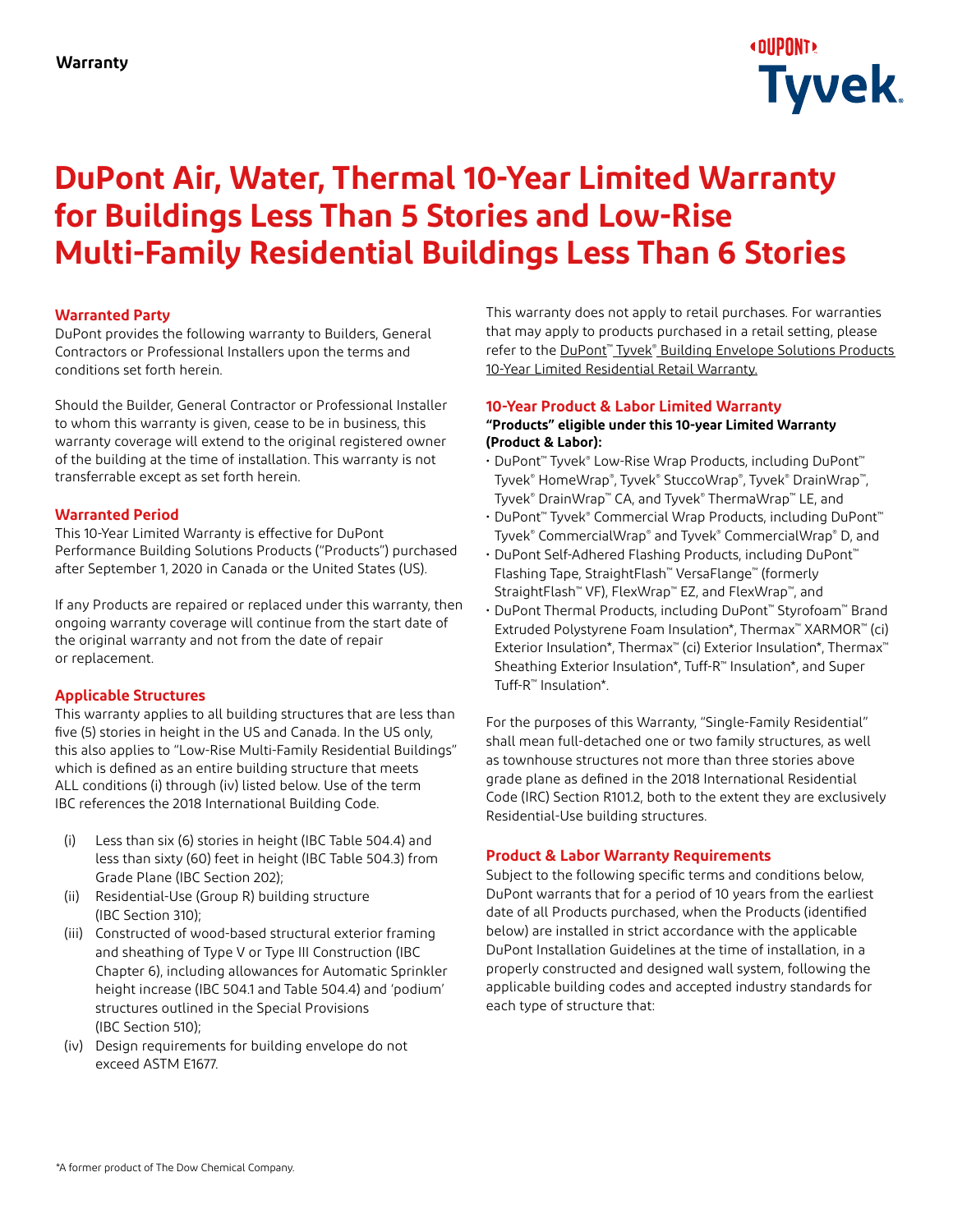For building structures less than five (5) stories in height, including "Single-Family Residential", in the US and Canada or "Low-Rise Multi-Family Residential Buildings" in the US:

- DuPont™ Tyvek® Wrap Products, meet or exceed:
	- Water holdout performance properties pursuant to the AATCC 127 test for water holdout with greater than 55cm of Hydrostatic Head utilizing dynamic pressure testing methods, and
	- Air holdout pursuant to the Gurley Hill (TAPPI T-460) test for air holdout in the applicable product specific Product Information Sheet in effect at the time of installation, and
- DuPont Self-Adhered Flashing Products, meet or exceed:
	- Water holdout performance properties pursuant to the AATCC 127 test for water holdout with greater than 55cm of Hydrostatic Head utilizing dynamic pressure testing methods, and
- DuPont Thermal Products, meet:
	- Thermal resistance pursuant to ASTM C518, or the then closest DuPont-approved effective equivalent thereof will not vary by
	- more than ten (10) percent from its published R-value when testing. Insulation samples shall be conditioned to equilibrium prior to testing.

To qualify for this Product & Labor Limited Warranty, you must exclusively use Products to the extent applicable on each type of construction, subject to the Product Specific Conditions set forth below. For buildings that do not meet the definition of "Single-Family Residential," you MUST use the Project Registration and Observation process prior to installation to qualify under the Product & Labor Warranty. For Project Registration details, please see building.dupont.com or call 1-833-338-7668 BEFORE you commence installation.

#### **Additional Specific Terms and Conditions for DuPont™ Tyvek® Wrap Products:**

- To qualify for this Product & Labor Warranty, you must exclusively use the DuPont™ Tyvek® Wrap Products, DuPont Self-Adhered Flashing Products and DuPont Thermal Products to the extent applicable on each type of construction (no substitutions of alternate or competitive product).
- Product must be installed according to the applicable published DuPont Installation Guidelines at the time of installation and [Integrating DuPont Building Envelope Solutions Products with](https://www.dupont.com/content/dam/dupont/amer/us/en/performance-building-solutions/public/documents/en/tyvek-with-exterior-continuous-insulation-install-bulletin-43-D100477-enUS.pdf)  [DuPont Exterior Continuous Installation Bulletin,](https://www.dupont.com/content/dam/dupont/amer/us/en/performance-building-solutions/public/documents/en/tyvek-with-exterior-continuous-insulation-install-bulletin-43-D100477-enUS.pdf) in a properly constructed and designed wall system, following the applicable building codes and accepted industry standards for each type of structure to qualify under the Product & Labor Warranty.
- DuPont™ Tyvek® Tape must be used with all DuPont™ Tyvek® Wrap Products as outlined in the applicable published DuPont Installation Guidelines to qualify under the Product & Labor Warranty.
- Substitution of any other building envelope, flashing, tape, or thermal products when there is an applicable Product available from DuPont will void this Product & Labor Warranty

## **Additional Specific Terms and Conditions for DuPont Self-Adhered Flashing Products:**

- To qualify for this Product & Labor Warranty, you must exclusively use the DuPont™ Tyvek® Wrap Products, DuPont Self-Adhered Flashing Products and DuPont Thermal Products to the extent applicable on each type of construction (no substitutions of alternate or competitive product).
- Product must be installed according to the applicable published DuPont Installation Guidelines at the time of installation and [Integrating DuPont Building Envelope Solutions Products with](https://www.dupont.com/content/dam/dupont/amer/us/en/performance-building-solutions/public/documents/en/tyvek-with-exterior-continuous-insulation-install-bulletin-43-D100477-enUS.pdf)  [DuPont Exterior Continuous Insulation Installation Bulletin,](https://www.dupont.com/content/dam/dupont/amer/us/en/performance-building-solutions/public/documents/en/tyvek-with-exterior-continuous-insulation-install-bulletin-43-D100477-enUS.pdf) in a properly constructed and designed wall system, following the applicable building codes and accepted industry standards for each type of structure to qualify under the Product & Labor Warranty.
- Substitution of any other building envelope, flashing, tape, or thermal products when there is an applicable Product available from DuPont will void this Product & Labor Warranty.

## **Additional Specific Terms and Conditions for DuPont Thermal Products:**

- To qualify for this Product & Labor Warranty, you must exclusively use the DuPont™ Tyvek® Wrap Products, DuPont Self-Adhered Flashing Products and DuPont Thermal Products to the extent applicable on each type of construction (no substitutions of alternate or competitive product).
- Product must be installed according to the applicable published DuPont Installation Guidelines at the time of installation and [Integrating DuPont Building Envelope Solutions Products with](https://www.dupont.com/content/dam/dupont/amer/us/en/performance-building-solutions/public/documents/en/tyvek-with-exterior-continuous-insulation-install-bulletin-43-D100477-enUS.pdf)  [DuPont Exterior Continuous Insulation Installation Bulletin,](https://www.dupont.com/content/dam/dupont/amer/us/en/performance-building-solutions/public/documents/en/tyvek-with-exterior-continuous-insulation-install-bulletin-43-D100477-enUS.pdf) in a properly constructed and designed wall system, following the applicable building codes and accepted industry standards for each type of structure to qualify under the Product & Labor Warranty.
- Substitution of any other building envelope, flashing, tape, or thermal products when there is an applicable Product available from DuPont will void this Product & Labor Warranty.

## **What is Covered by This Product & Labor Warranty:**

When all conditions of this Product & Labor Limited Warranty are met, if damage to the building is caused solely by the failure of any Product to meet the properties specified above, then DuPont will provide replacement Product for all defective Product and pay all reasonable construction repair costs to correct any problem that that arises solely out of the failure of the DuPont Products to meet the properties specified above. DuPont will not have any liability under this warranty for the repair or cost of repair for more than the actual area of damage.

## **Product Replacement Limited Warranty for Thermal Products After 10 Years**

#### **"Products" eligible under this Limited Warranty (Product Replacement)**

• DuPont Thermal Products, including DuPont™ Styrofoam™ Brand Extruded Polystyrene Foam Insulation, Thermax™ XARMOR™ (ci) Exterior Insulation, Thermax™ (ci) Exterior Insulation and Thermax™ Sheathing Exterior Insulation.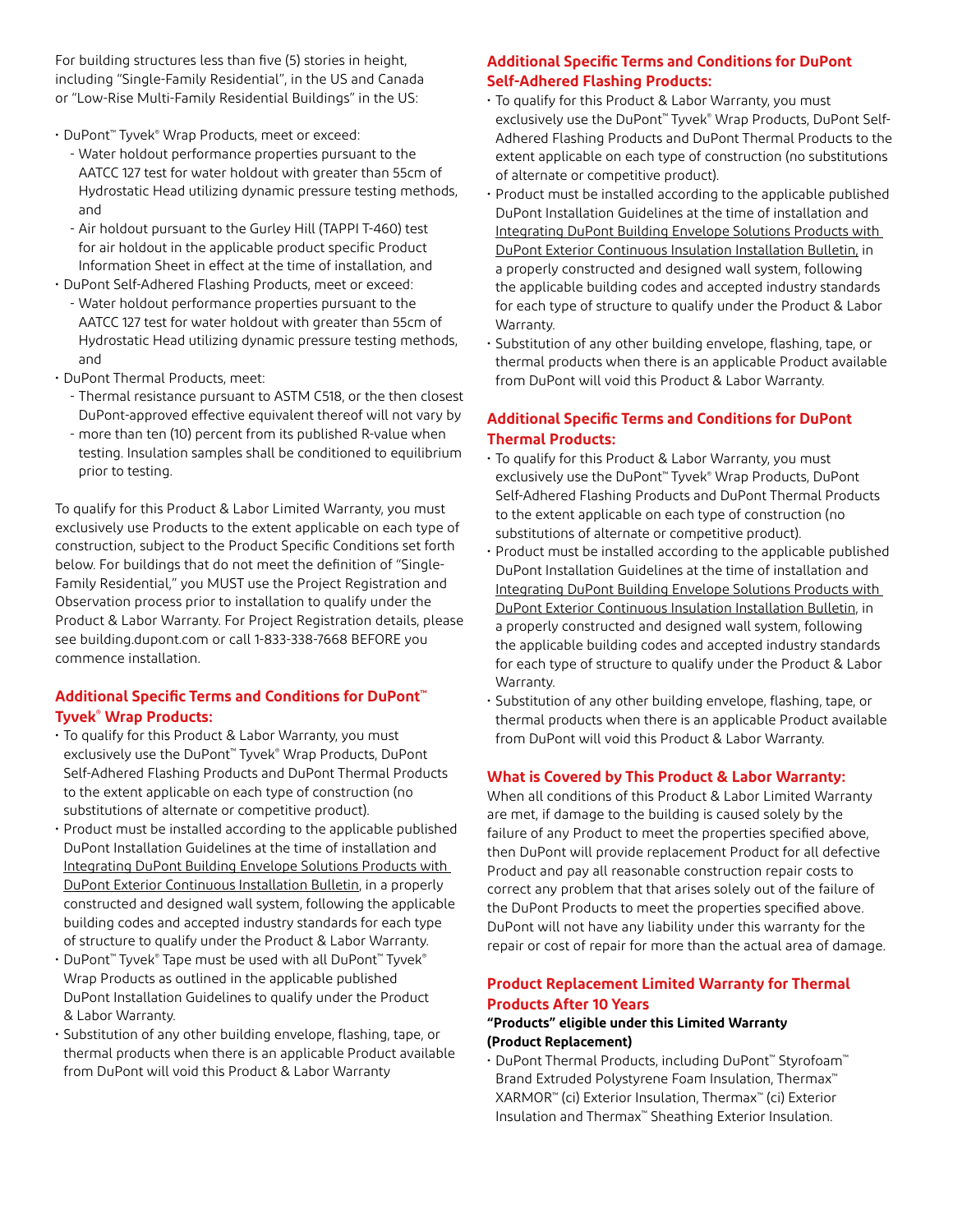#### **Product Limited Warranty Requirements**

Subject to Product label warnings and the following Product Specific terms and conditions below, DuPont warrants that when the Products (identified below) are installed in strict accordance with the applicable DuPont Installation Guidelines at the time of installation in a properly constructed and designed wall system, following the applicable building codes and accepted industry standards for each type of structure, that:

• DuPont™ Thermal Products, meet the:

- Thermal resistance pursuant to ASTM C518, or the then closest DuPont-approved effective equivalent thereof will not vary by more than ten (10) percent from its published R-value when testing. Insulation samples shall be conditioned to equilibrium prior to testing.

#### **DuPont provides this Product Replacement Limited Warranty for the following periods:**

- For Styrofoam™ Brand Extruded Polystyrene Foam Insulation with a thickness of 1.5 inches or greater, after the first ten (10) years beginning from the date of purchase, the Product's thermal resistance will be warranted for an additional forty (40) years.
- For Styrofoam™ Brand Extruded Polystyrene Foam Insulation with a thickness of 1 inch, after the first ten (10) years beginning from the date of purchase, the Product's thermal resistance will be warranted for an additional twenty (20) years.
- For Styrofoam™ Brand Extruded Polystyrene Foam Insulation with a thickness of 1/2 to 3/4 inches, after the first ten (10) years beginning from the date of purchase, the Product's thermal resistance will be warranted for an additional five (5) years.
- For Thermax™ XARMOR™ (ci) Exterior Insulation, Thermax™ (ci) Exterior Insulation and Thermax™ Sheathing Exterior Insulation, after the first ten (10) years beginning from the date of purchase, the Product's thermal resistance will be warranted for an additional ten (10) years.

To qualify for this Product Limited Warranty, you must exclusively use Products to the extent applicable on each type of construction, subject to the Product Specific Conditions set forth below. For buildings that do not meet the definition of "Single-Family Residential," you MUST use the Project Registration and Observation process prior to installation to qualify under the Product & Labor Warranty. For Project Registration details, please see building.dupont.com or call 1-833-338-7668 BEFORE you commence installation.

#### **Additional Specific Terms and Conditions for DuPont Thermal Products:**

- To qualify for this Product Replacement Warranty, you must exclusively use Thermal Products to the extent applicable on each type of construction (no substitutions of alternate or competitive product).
- Product must be installed according to the applicable published DuPont Installation Guidelines at the time of installation and [Integrating DuPont Building Envelope Solutions Products with](https://www.dupont.com/content/dam/dupont/amer/us/en/performance-building-solutions/public/documents/en/tyvek-with-exterior-continuous-insulation-install-bulletin-43-D100477-enUS.pdf)  [DuPont Exterior Continuous Insulation Installation Bulletin](https://www.dupont.com/content/dam/dupont/amer/us/en/performance-building-solutions/public/documents/en/tyvek-with-exterior-continuous-insulation-install-bulletin-43-D100477-enUS.pdf), in a properly constructed and designed wall system, following the applicable building codes and accepted industry standards for each type of structure to qualify under the Product Replacement Warranty.

• Substitution of any other building envelope, flashing, tape or thermal products when there is an applicable Product available from DuPont will void this Product Replacement Warranty.

This warranty is limited to product replacement. If the Product fails to meet the properties specified above, then DuPont's sole liability will be to provide replacement Product for that portion of defective Product. All product replacement will be in the form of Product being manufactured at the time of replacement. No substitution of other products or those manufactured by other manufacturers will be permitted. In the alternate, at DuPont's sole discretion, DuPont will refund the Warranted Party the original purchase price of the non-performing insulation. This warranty covers replacement of defective Product only and does not include any repair costs or other damages of any kind whatsoever.

#### **What is Not Covered by This Warranty:**

- 1. Any building structure that is greater than 4 stories in Canada.
- 2. Any building structure that is greater than 4 stories in the US, unless it is a "Low-Rise Multi-Family Residential Building" (as defined above).
- 3. The negligence, gross negligence, or willful misconduct of the Warranted Party or of any third party.
- 4. Any installation in which DuPont™ Tyvek® Commercial Wrap Products come into contact with uncured DuPont™ Tyvek® Fluid-Applied Products; curing information can be found in the DuPont Installation Guidelines.
- 5. Any installation in which DuPont Low-Rise Wrap Products come into contact with DuPont™ Tyvek® Fluid Applied Products (cured or uncured).
- 6. Any installation in which DuPont™ Tyvek® Wrap Products come into contact with alternate or competitive fluid applied products.
- 7. Acts of God, including but not limited to, fire and lightning, hurricane, high winds.
- 8. Vandalism or attack by any party.
- 9. Defects in the structure or component of the structure (e.g., window, door, or wall system) or selection of any components of the structure, or premature deterioration of the building materials, or any defect arising out of the performance of any non-DuPont Building Envelope Solutions or Thermal product.
- 10.Foreign objects or agents, including the use of products incompatible with DuPont Performance Solutions Products, or contamination from building site chemicals.
- 11. UV exposure of the Products in excess of that set forth in the Product Information Sheet.
- 12. Improper installation of the Products, such as improper building practices or design not in accordance with the applicable building code or industry standards, nonstandard use or application of the Products, or any deviation from approved construction plans or project specifications, failure to follow façade manufacturer requirements, or failure to follow the applicable DuPont Installation Guidelines. Installation Guidelines are available by calling 1-833-338-7668 and on line at building.dupont.com.